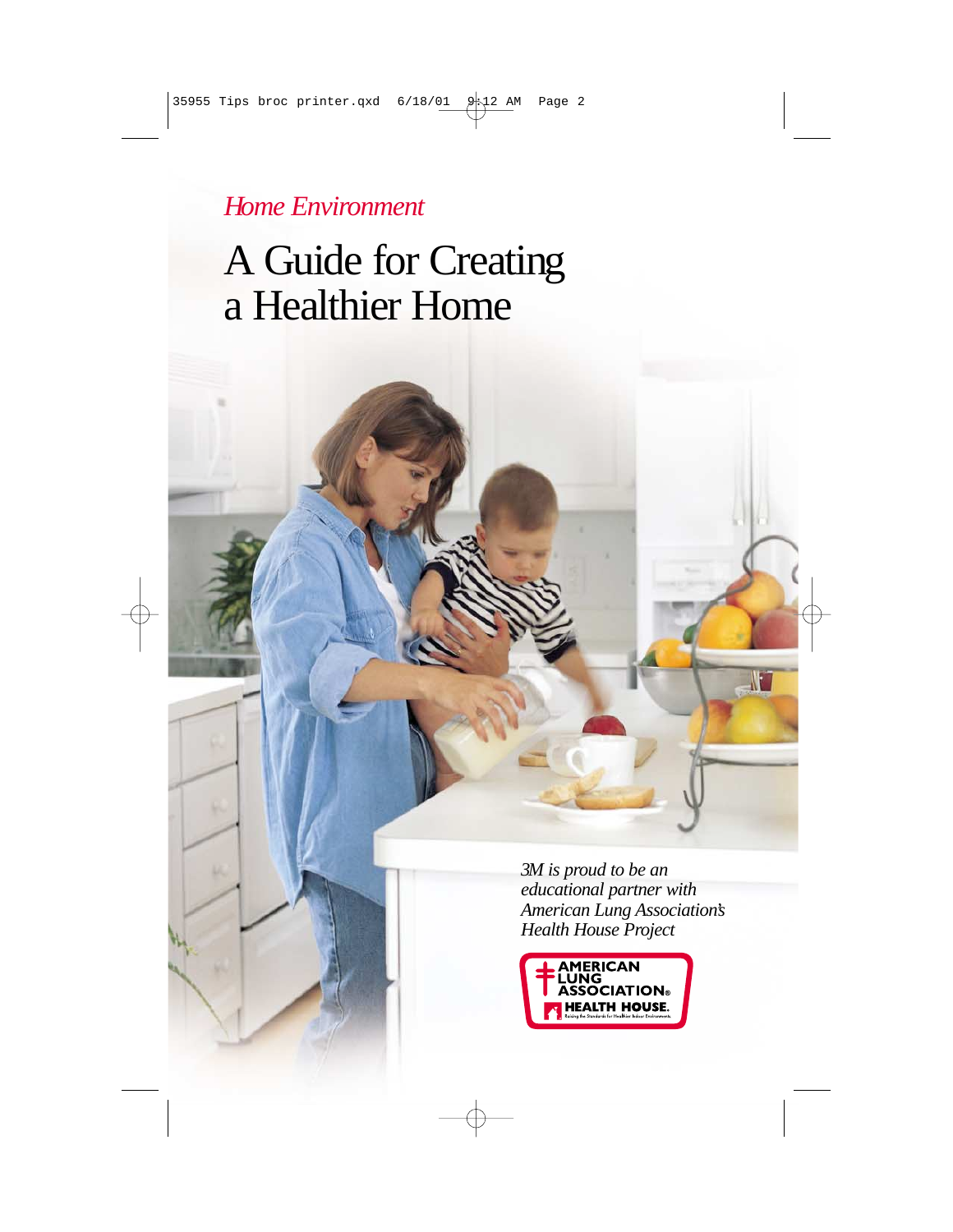# This booklet is a publication of the Health House<sup>®</sup> Projecta program of the American Lung Association<sup>®</sup> and 3M.

3M is a founding partner of the American Lung Association's Health House Project and proudly makes an annual contribution to the Lung Association in order to help fund this educational campaign designed to educate consumers about ways to improve home air quality.

The Health House Project goal is to raise the standards for healthier indoor environments. This is accomplished through national demonstration homes, consumer, builder and site inspector training programs, educational partnerships and alliances. Health House demonstration homes are designed with an emphasis on improving air quality and are built with special considerations for the indoor and outdoor environment. Filtrete™ filters from 3M are used in Health House national demonstration homes.



The ALA, its Health House Project and 3M do not intend for any of the tips in this booklet to be construed as medical advice or to serve as a substitute to medical treatment or consultation. Neither the American Lung Association nor its Health House Project endorses products.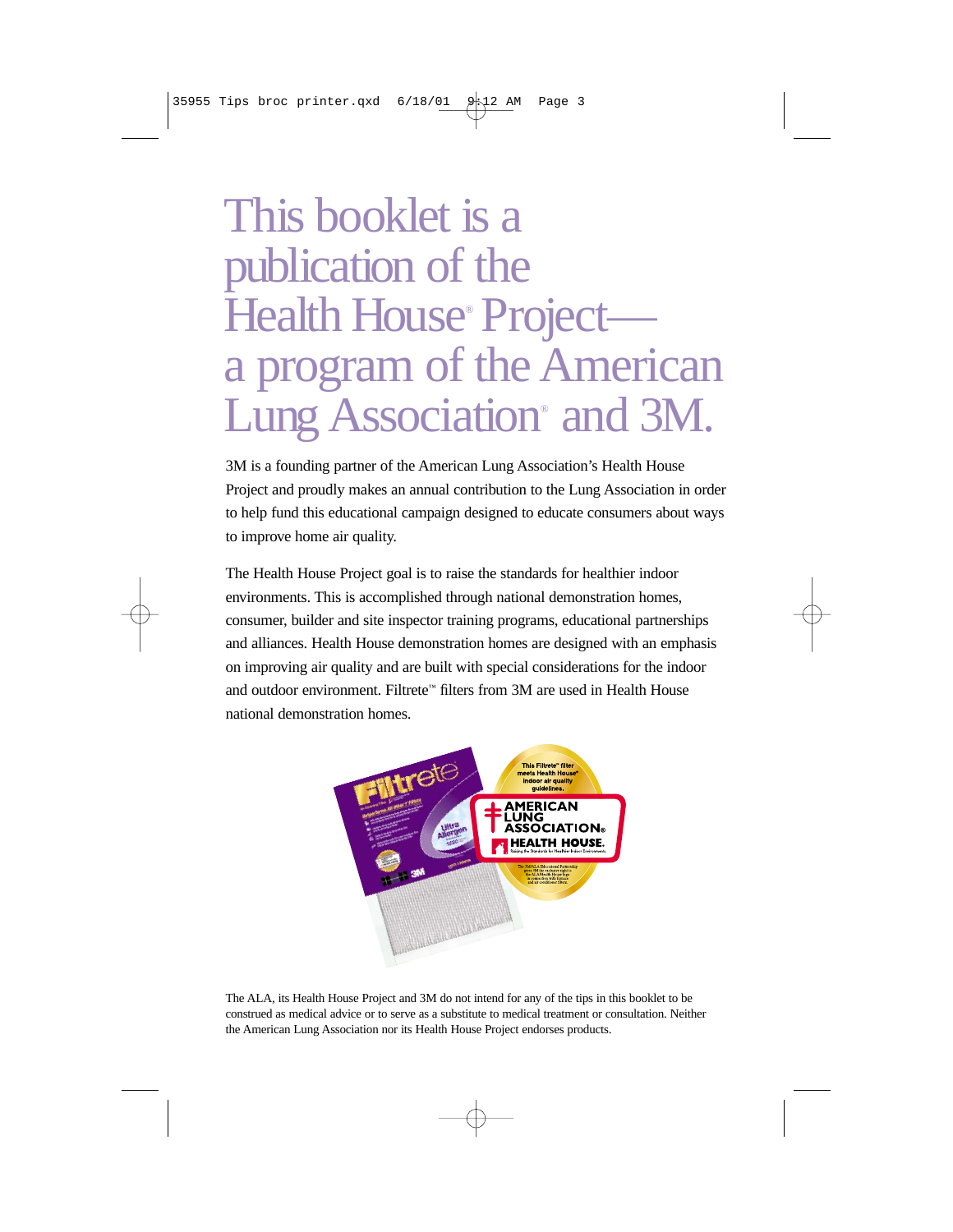# Introduction

cording to the U.S.<br>
Environmental Protection<br>
Agency (EPA), many<br>
people spend as much as 90 percent Environmental Protection Agency (EPA), many of their time indoors. Another EPA study indicates that indoor air pollution may be two to five times higher—and occasionally more than 100 times higher—than outdoor levels. As a result, the EPA has identified indoor air pollution as one of the top 5 urgent environmental risks to public health.

Exposure to indoor air pollutants such as smoke, dust, pet dander, radon\* , mold and other pollutants can pose serious health risks and contribute to respiratory disease, asthma and even lung cancer. The good news is that steps can be taken to significantly reduce, and even eliminate, many causes of indoor air pollution. By following the tips outlined in this booklet, you'll improve the indoor air quality in your home and breathe easier.

<sup>\*</sup> This radioactive gas is given off by soil or rock with trace amounts of uranium or radium, as these elements decay. Concentrations of radon inside the home can range from relatively low outdoor levels to hundreds of times as much.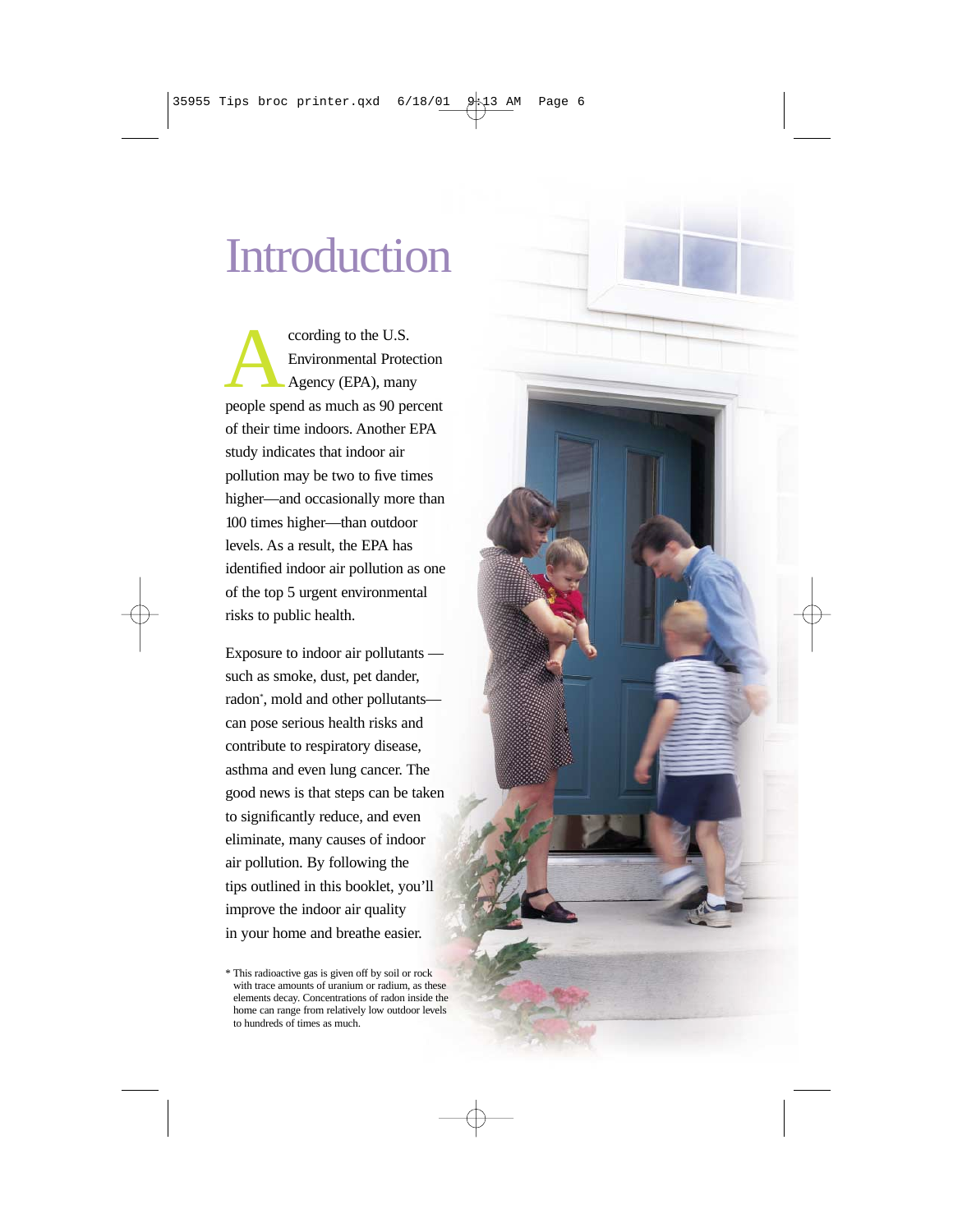# Reduce Indoor Allergens

ust mites and their debris,<br>mold, pet dander and<br>pollen are potent allergens mold, pet dander and pollen are potent allergens and can travel through the air undetected. They can be inhaled and enter the respiratory system. Infectious and non-infectious diseases can be caused by various biological agents found in a home. Health problems can result if a home has a poorly maintained ventilation system.

## *If you must keep pets,*

bathe and groom them often and minimize their access to carpeted areas and bedrooms of anyone in the house with asthma or allergies. Pet dander (minute scales of animal skin) is a known allergen.

#### *Window coverings*

are magnets for dust. Use window shades made of plastic, wood or other washable materials for easy cleaning.

### *Mold can be found in the*

soil of houseplants—so check them often. If mold growth is evident, the plants may need to be re-potted or kept outdoors.

# *Prohibit smoking in the*

home. Homes with one or more smokers often have particle levels several times higher than outdoor levels.

## *Place allergen-resistant*

covers over mattresses and pillows. Feather pillows and down comforters are not recommended for individuals with asthma or allergies. Bedding should be washed every week, in water that is at least 130 degrees Fahrenheit (hot setting).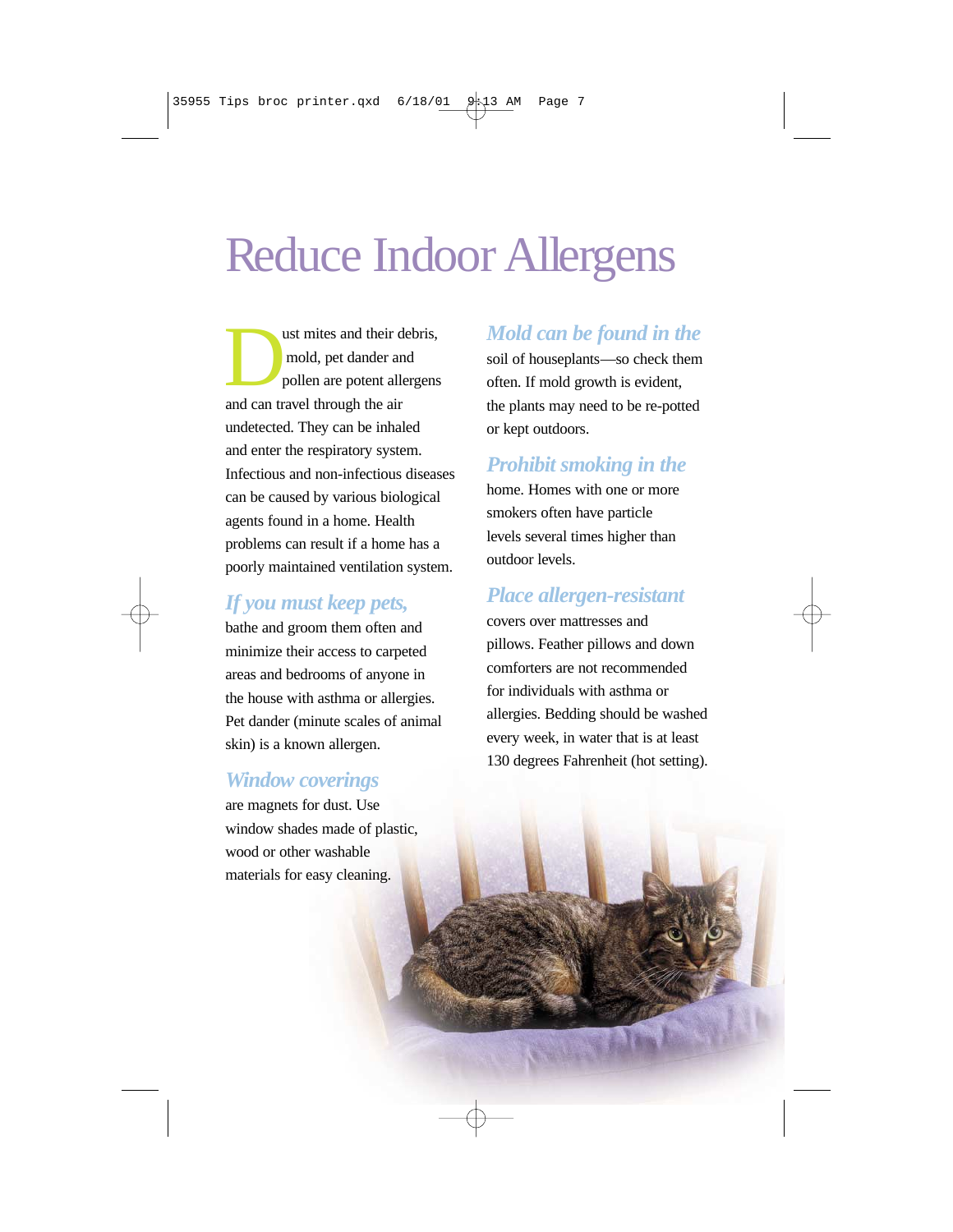## *Reduce indoor air humidity*

to less than 50%. This may vary from region to region across the country. Be sure to consult with your personal physician for an appropriate recommendation. This level will help reduce, and potentially eliminate, mold growth and dust mites—well known allergens found in most households. If humidity levels are too low, viruses and bacteria in the home can spread easily and increase the onset of respiratory infections, allergic rhinitis and asthma.

# *Consider using a higher*

efficiency vacuum filter system, like a Filtrete™ Vacuum Filter System, or install a central vacuum system if your home has a chronic dust problem. If possible, install the



central vacuum receptacle outside of your home or in the garage.

#### *Never store more than a*

few pieces of firewood indoors. Drying green firewood inside your home can generate mold spores that can contaminate your entire house.

# *Keep trees and shrubs*

at least three feet away from the perimeter of a home. Tree and shrub roots can give surface water an easy route into a basement, which can lead to mold growth.

### *Remember that a little*

common sense goes a long way. Regular and thorough cleaning of places where allergy-causing pollutants are likely to grow—including the kitchen, bathroom and basement will keep them at a minimum.



Use a high efficiency air filter, like a Filtrete™ filter from 3M, in your central heating or air conditioning system. High efficiency filters can help reduce airborne microparticles.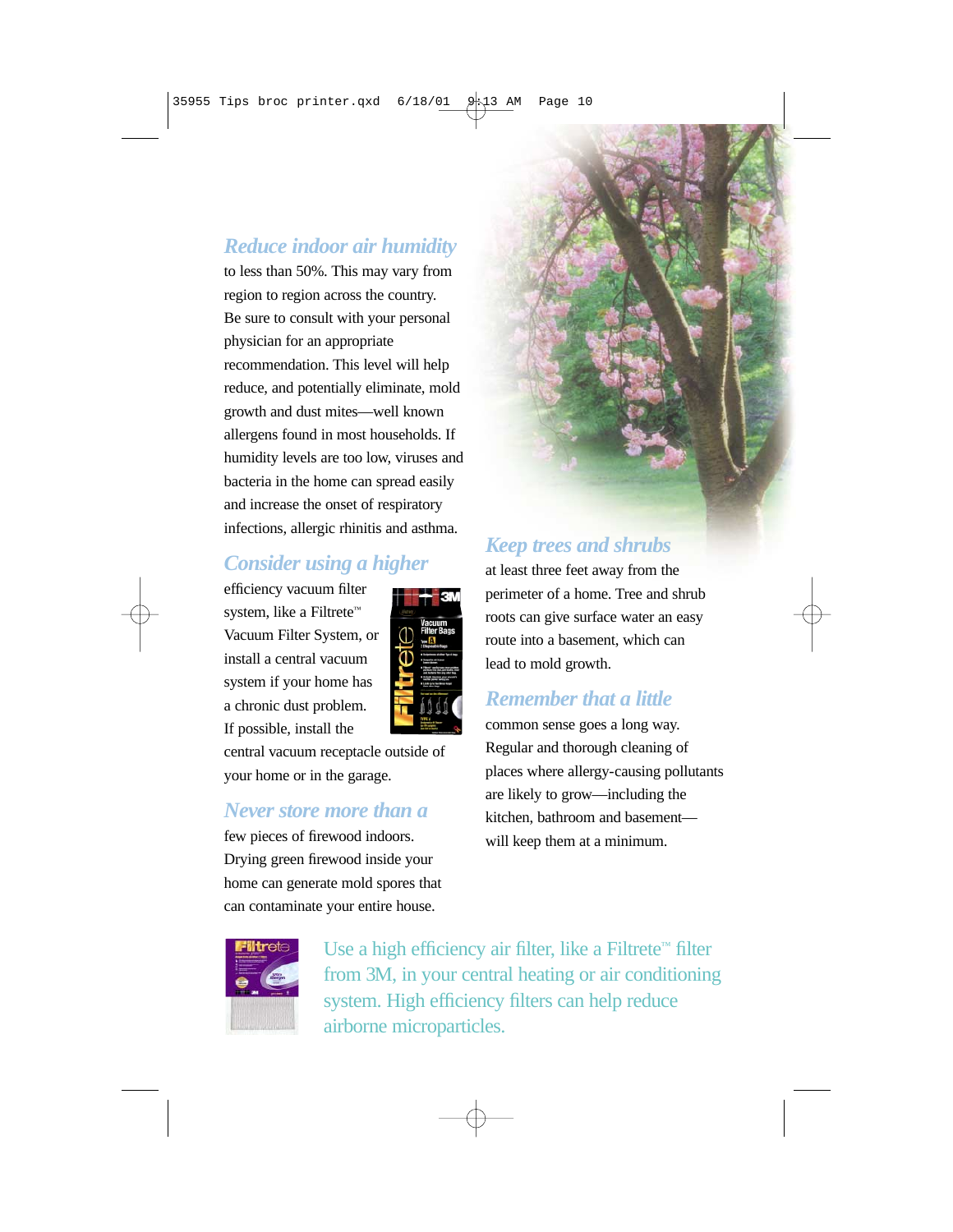# Control Moisture In The Home

oisture is generated in the<br>home through many daily<br>activities. Excess levels of<br>moisture or relative humidity provide home through many daily activities. Excess levels of moisture or relative humidity provide ideal environments for contaminants like mold and dust mites, which are known allergens for many people. Elevated levels of moisture can also contribute to structural damage within a home's walls, attic, foundation and exterior.

## *Daily activities in the*

kitchen and bathroom can introduce large amounts of water vapor and other contaminants into the home. Install and maintain hood exhaust fans of sufficient capacity over your kitchen range and in your bathrooms. Locate intakes where they can capture the most moisture and make sure that bath vents exhaust air outdoors and not into your attic or other interior space.

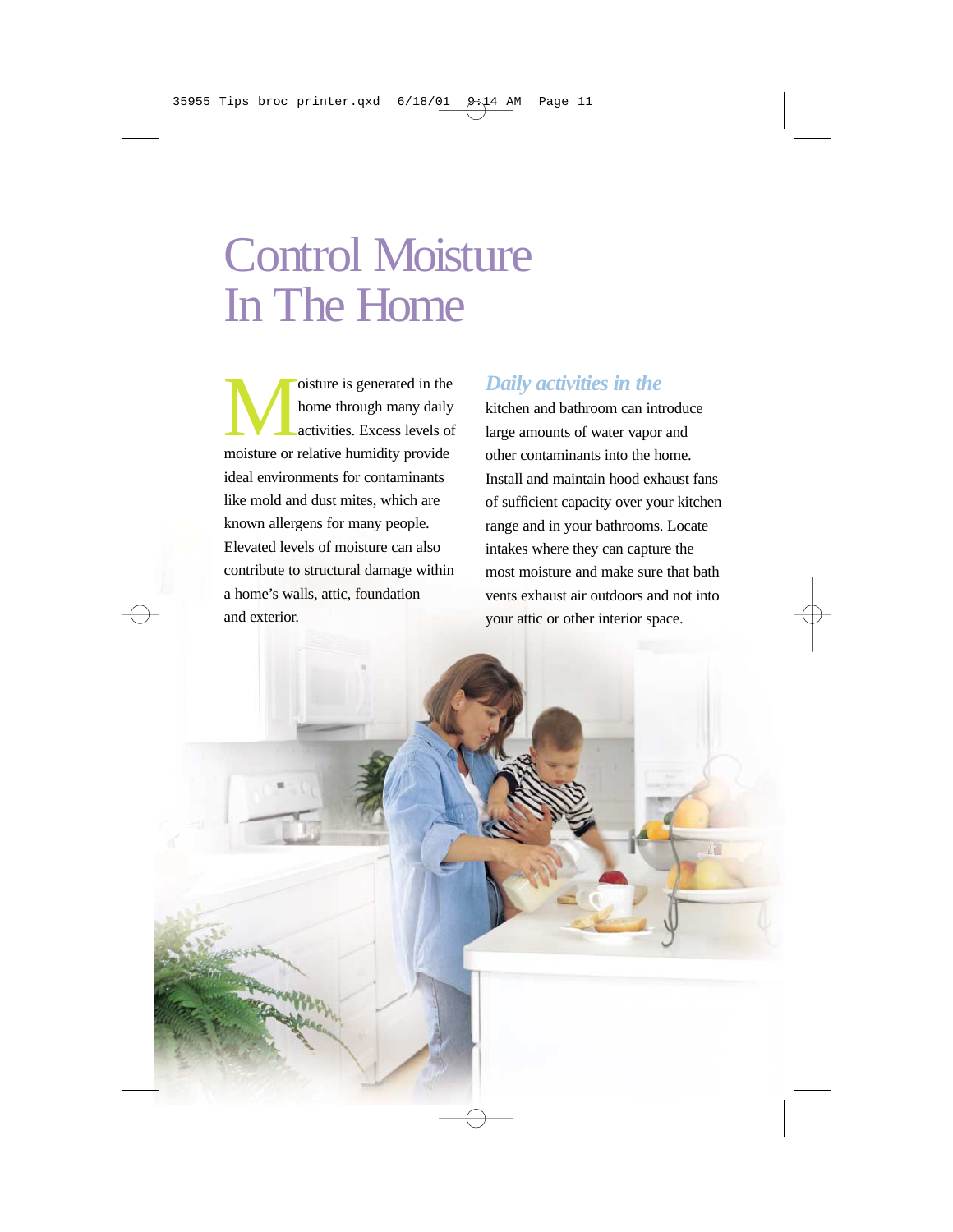#### *When using an exhaust fan,*

make sure there is a good air supply. If unsure, check with a qualified technician. Exhaust fans can draw a large amount of air from the home. As a result, a negative pressure situation may occur because the pressure inside the house is lower than the pressure outside the house.

This negative pressure can reverse the flow of combustion gases with fuel burning appliances. This reversal can draw combustion gases, including carbon monoxide (CO), nitrogen dioxide  $(NO<sub>2</sub>)$  and water vapor into the home.

This condition occurs because the house is trying to create equal pressure between the inside and the outside of the home.

#### *The exterior and interior*

of a home should be well-caulked, especially around windows and vents, to prevent water leaks. Without caulking, mold growth and structural problems may occur.

# *If you are building a home,*

insist that your builder install a proven waterproofing system, drain tile and vapor retarder to your home's foundation. A watermanaged foundation can greatly improve indoor air quality by preventing problems associated with moisture.

Make sure a home's roof and windows are in good shape. Water leaks, condensation and elevated levels of humidity may not be visible, but moisture in interior wall spaces can encourage mold growth and structural degradation.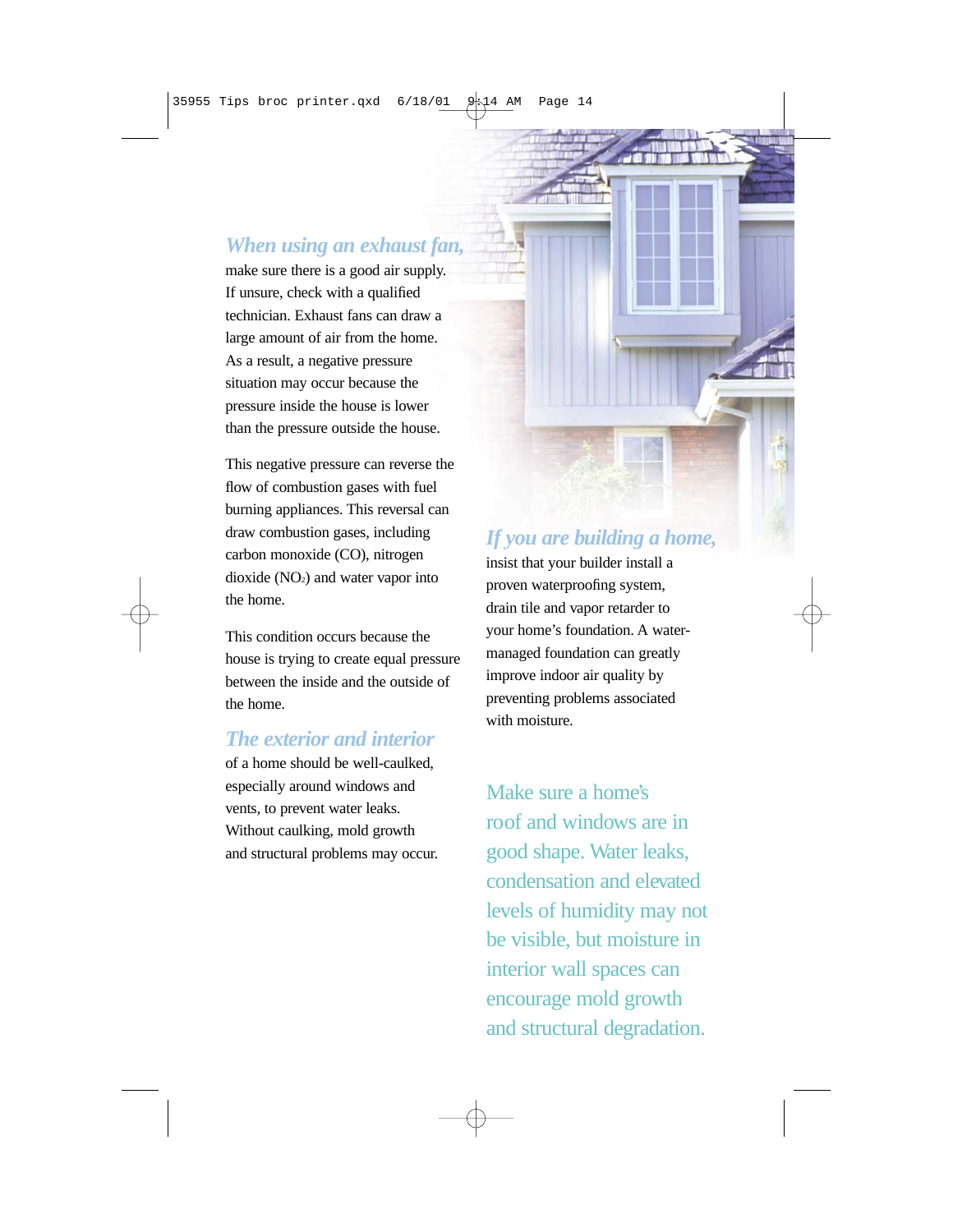

Ideally, your bathroom fan should be on a separate timer switch so it can continue removing moisture after you have turned out the light. Moisture generation from showering can enter bathroom walls and cause both fungal growth and structural decay.

#### *It's important to route water*

away from your home's foundation. Keep gutters and drains clean and in good repair. Be sure downspouts have a five percent slope to carry water away from your foundation.

## *Water damaged carpeting*

can be a source for mold and other harmful contaminants. It should be removed. Consider replacing it with a smooth surface flooring such as tile, wood or vinyl.

# *Elevated levels of humidity*

can cause moisture problems including window condensation, structural rot and mold growth. To help control humidity and remove excess moisture levels from your home, consider installing a mechanical ventilation system, exhaust fans or a dehumidification system.

### *Insulation, installed with*

a good air/vapor retarder in the wall cavities, attics and foundation can help prevent water condensation problems from occurring since it keeps warm, moist air from meeting cold surfaces and forming condensation which can contribute to mold growth in the wall.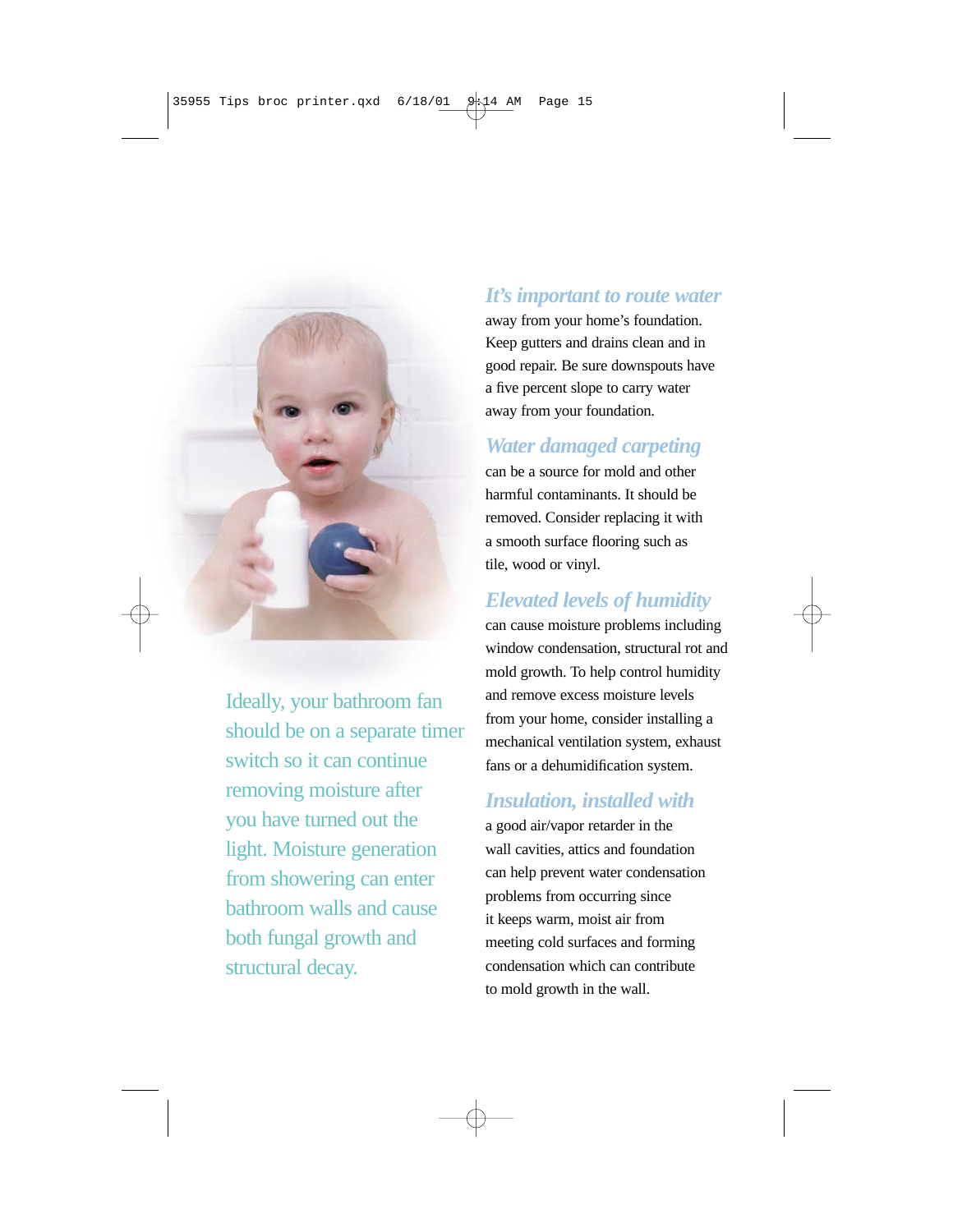# Avoid Heating Headaches

ombustion pollutants are<br>gases or particles that cor<br>from burning organic man gases or particles that come from burning organic materials such as wood, natural gas or charcoal. Combustion pollutants that may be present in homes are carbon monoxide  $(CO)$ , nitrogen dioxide  $(NO<sub>2</sub>)$  and sulfur dioxide  $(SO<sub>2</sub>)$ . Exposure to combustion pollutants can lead to serious health problems, ranging from headaches and breathing difficulties to death. Common sources include furnaces, gas stoves and fireplaces.

#### *Install a carbon monoxide*

detector with a digital display in your home. Check it regularly. Carbon monoxide, an odorless and colorless gas, can go undetected until health problems occur. Short-term and longterm exposure to high levels of CO can cause death.

## *Make sure all fuel burning*

appliances such as your furnace, hot water heater and gas range, are in good working order and that they are examined annually by a professional. Make sure the professional checks to see that the air intake is adequate and the exhaust system is operating properly.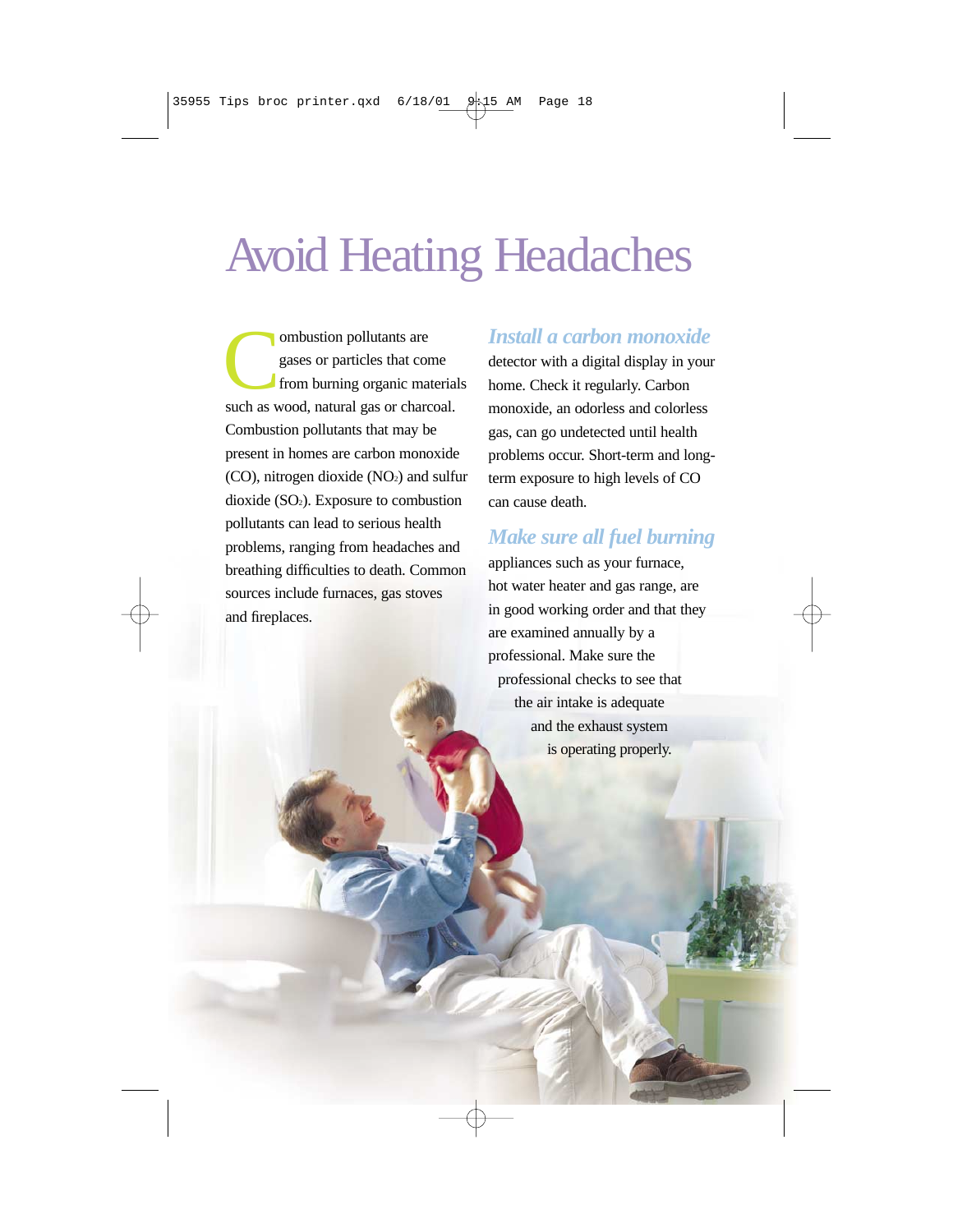

### *Select sealed combustion*

or power vented heating appliances whenever possible. They have their own air supply and exhaust directly to the home's exterior.

Kerosene space heaters and unvented gas heaters are possible health hazards, and should never be the primary source of heat.

# *Keep wood burning stove*

emissions to a minimum. Make certain that doors in wood stoves are tight-fitting.

When a wood fire is present. a window should always be kept cracked open, especially in a tightly sealed, energyefficient house.

# *If you install a natural gas*

or wood burning fireplace, choose one that draws outside air into the combustion chamber and has sealed glass doors.

# *Orange or sputtering*

flames in a gas-burning furnace or stove are dangerous sources of carbon monoxide. If cleaning the furnace or stove does not eliminate the problem, call the gas company or a qualified service technician.

# *Check flues and chimneys*

for blockage and cracks that allow fumes to enter the home. Smoke particles and soot from a fireplace can enter into the living space if a fireplace is not properly vented. Make sure the chimney has a good draft up the flue and is clear of debris.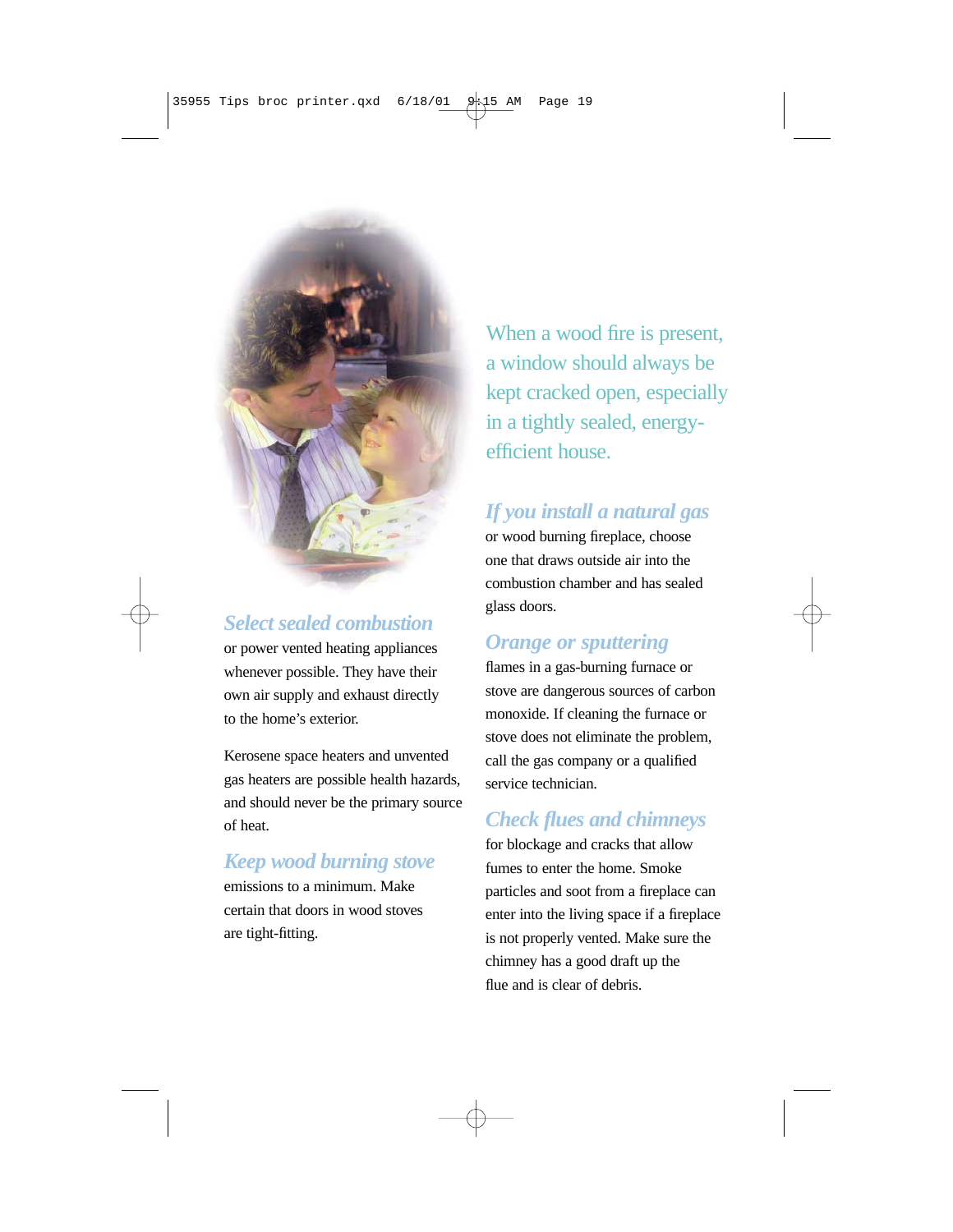# Check Household Furnishings

electing furnishings for the interior of a home can be a challenge if any residents are sensitive to chemicals that are used electing furnishings for the interior of a home can be a challenge if any residents are in their manufacture or preservation. Many furnishings contain formaldehyde and other volatile organic compounds (VOCs) and can off-gas chemical emissions.

#### *When selecting cabinets*

and furniture, try to choose products made of solid hardwood, not particleboard. Cabinets made from particleboard have a wood veneer finish glued to them. The particles and the glue may contain formaldehyde that, when emitted, may act as an irritant. If purchasing furniture that contains particleboard, consider sealing it with a no or low VOC sealant.

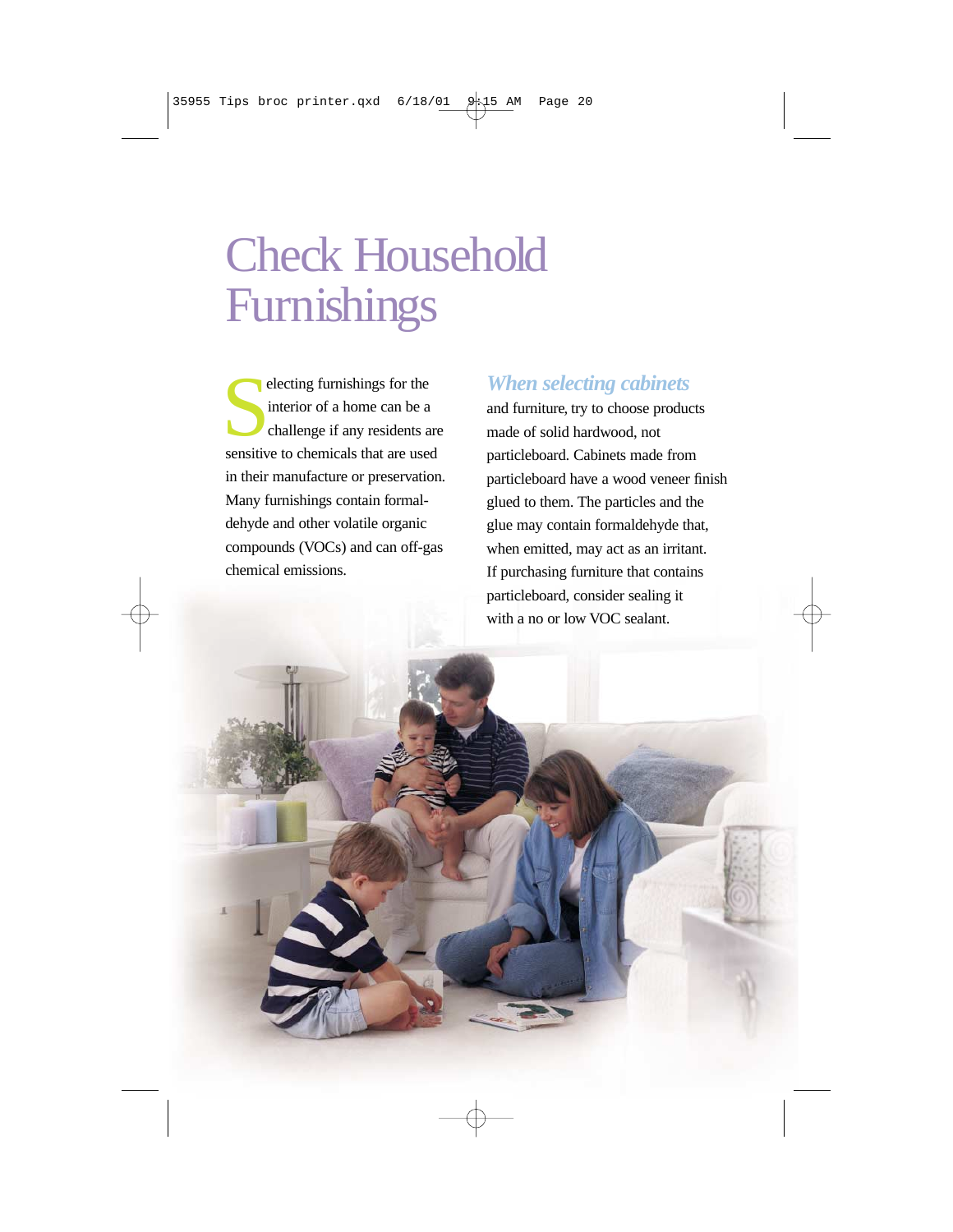# *Smooth surface flooring*

material, such as tile, vinyl and wood, is easy to clean and harbors fewer particles. They may be the best choice if someone in your household has allergies or asthma.

#### *If you use carpeting,*

a product with a short nap is easier to clean. Area rugs and carpets that can be removed for frequent cleaning may be the best choice

# *Hang dry-cleaned items,*

like draperies, on an outdoor clothesline to air out cleaning solvents before bringing them inside.

#### *When remodeling,*

use gypsum board, plaster or real wood for walls. Plastic or wood fiber paneling may emit formaldehyde and other VOCs.



Carpet is a hiding place for many small particles such as dust, pet dander, and mold, and vacuuming can redistribute many of these particles back into the air. Use a vacuum with a high efficiency filteration system to keep those problem particles in the vacuum cleaner where you want them. The Filtrete™ vacuum filter system is more than 95% efficient at capturing microparticles and its unique technology allows your vacuum to maximize its suction power, even as the bag fills.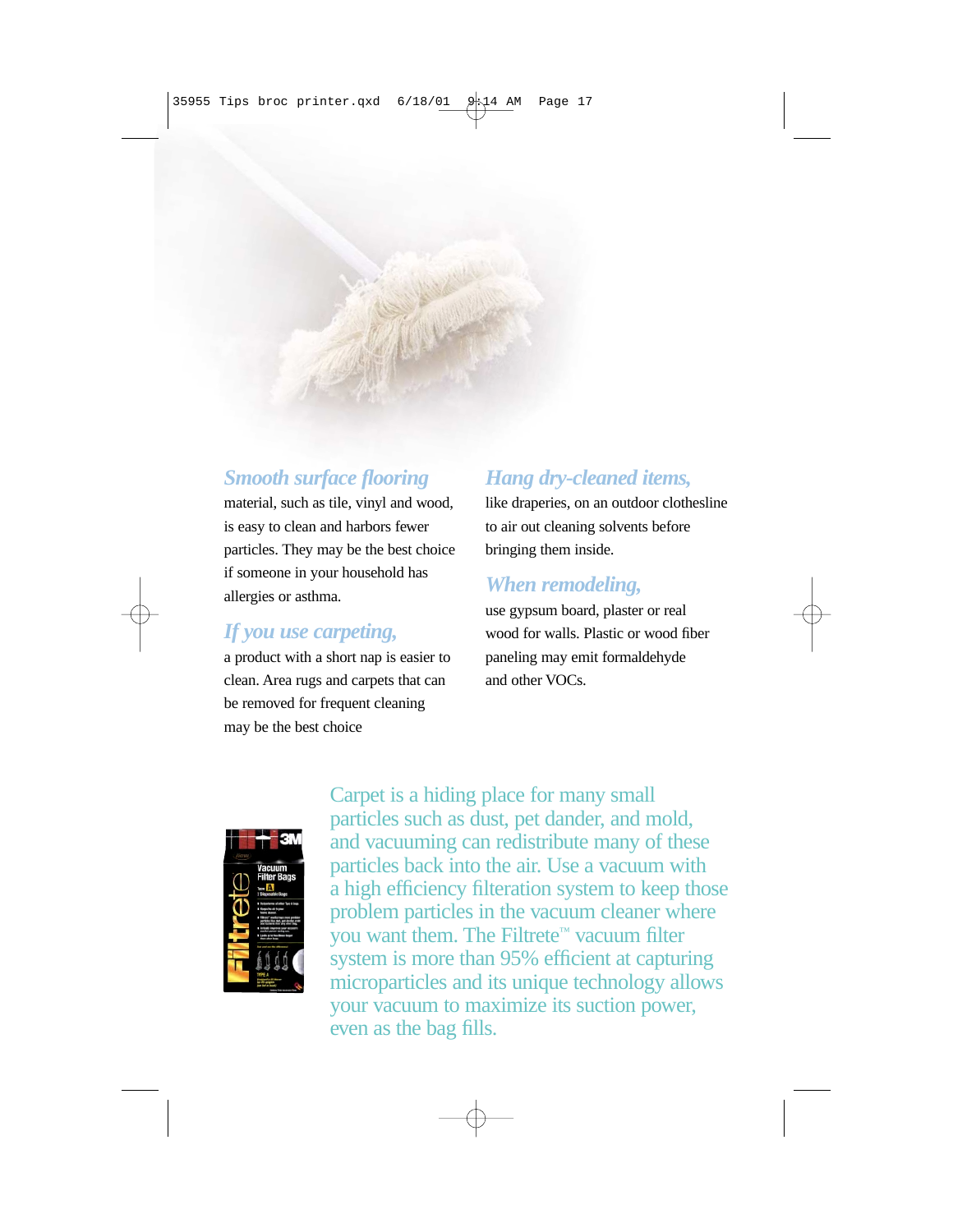# Use Household **Products** With Caution

leaning agents, personal<br>care products, paints,<br>hobby products, solvents care products, paints, hobby products, solvents and pesticides make our lives easier. These materials are also sources of hundreds of potentially hazardous chemicals. The harmful components in these products can cause dizziness, nausea, allergic reactions and eye, skin and respiratory tract irritation. Some may even cause cancer with long-term exposure.

### *Use mechanical ventilation*

to exhaust strong odors or fumes from the home. Perfume, room deodorizer, cleaning agents and even talcum powder can trigger an upper respiratory allergic reaction. Refrain from using harsh-smelling products or keep them at low levels through adequate ventilation.

# *All paints release trace*

amounts of gases for months after application. These gases can cause upper respiratory irritation. For this reason, try to use no or low VOC-emitting paints on walls. Air out the room while painting and after application.

# *When installing flooring*

materials use non-toxic adhesives or mechanical fasteners.

# *Try to avoid using aerosol*

spray products. Substitute pump type products whenever they are available. Some aerosol products release particles in the air that can be inhaled into the lungs and absorbed into the bloodstream.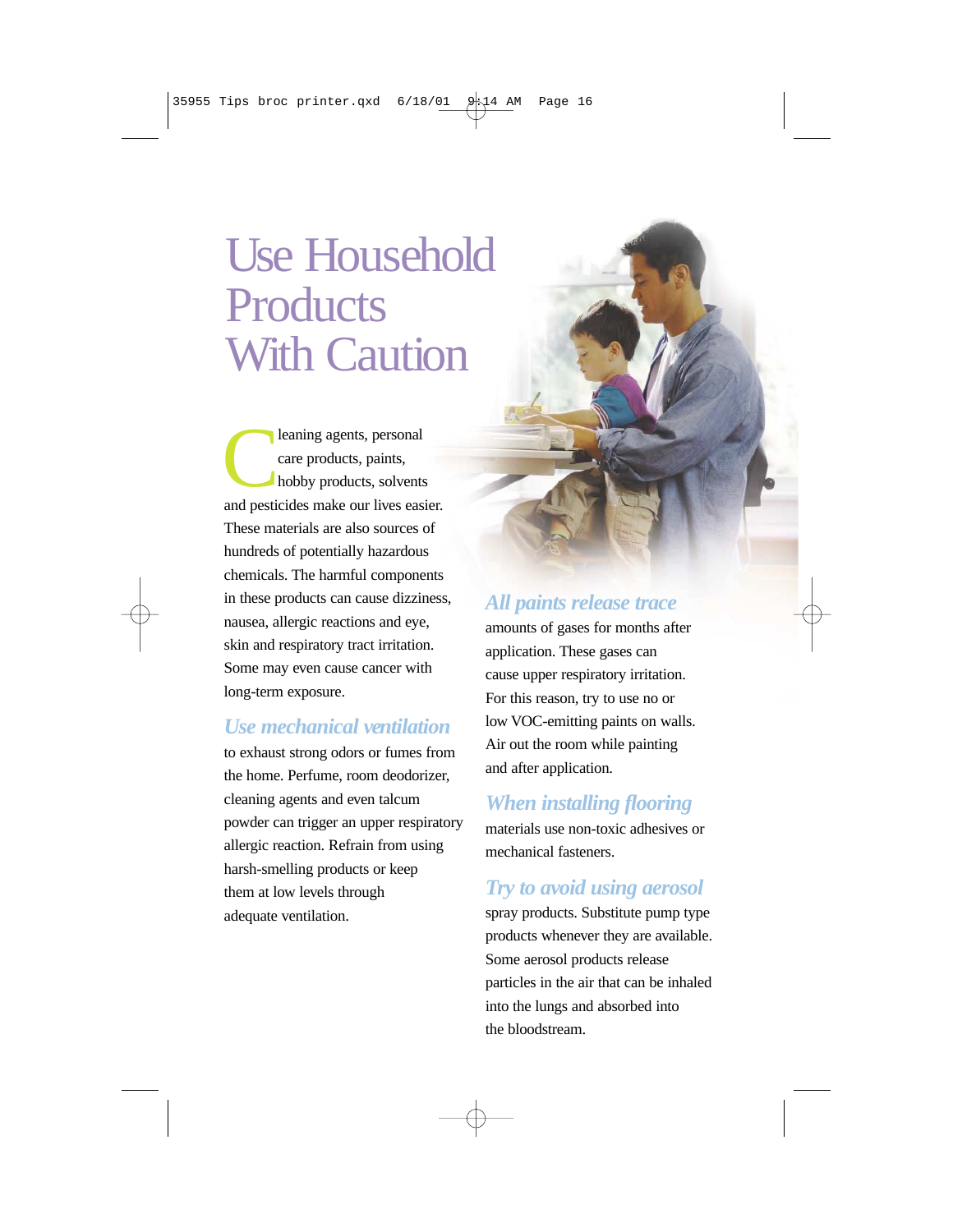### *When performing operations*

that involve volatile materials such as gluing wood or cleaning metal, do so outdoors or in a well ventilated garage. When stripping furniture indoors, consider using products that do not contain methylene chloride.

#### *Use low-toxic cleaning*

products whenever available. Always follow the manufacturer's instructions. You need to be aware that many household cleaning products are significant VOC generators. In addition, don't assume that all household products have been tested for health effects. Many have not, unless intended for human consumption. Consider natural cleaners like lemon juice, boric acid, baking soda and vinegar, which are good alternatives to chemical cleaning agents.

Don't permit recycling items such as newspapers, rags, cans and bottles to accumulate in your living space. These products can be sources of toxic vapors, unpleasant odors and bacteria. Store them in a covered area outdoors and recycle frequently.

#### *In older homes, woodwork*

is often coated with lead paint. Make sure woodwork paint is well-maintained. Wipe away paint chips with a damp rag so that they don't get ingested by children. Be aware that stripping or sanding older, painted woodwork may release lead particles into your indoor air environment, which may then be inhaled. Consult an expert if lead paint needs to be removed.

#### *Repair cracks in basement*

floors since they can be a source of moisture and radon. Install a radon monitor and have it analyzed after six months to see if your home has a problem.

#### *Open sump basins can also*

be an entry point for radon and other soil gases. Cover and seal the sump basin and vent it to the home's exterior. Seal cracks in the foundation or basement or along molding. Persistent, elevated radon levels require the help of a professional contractor.

#### *Never leave a car,*

lawnmower, or snowblower engine running in a garage, shed or other enclosed space. This can quickly fill the enclosed area with carbon monoxide.

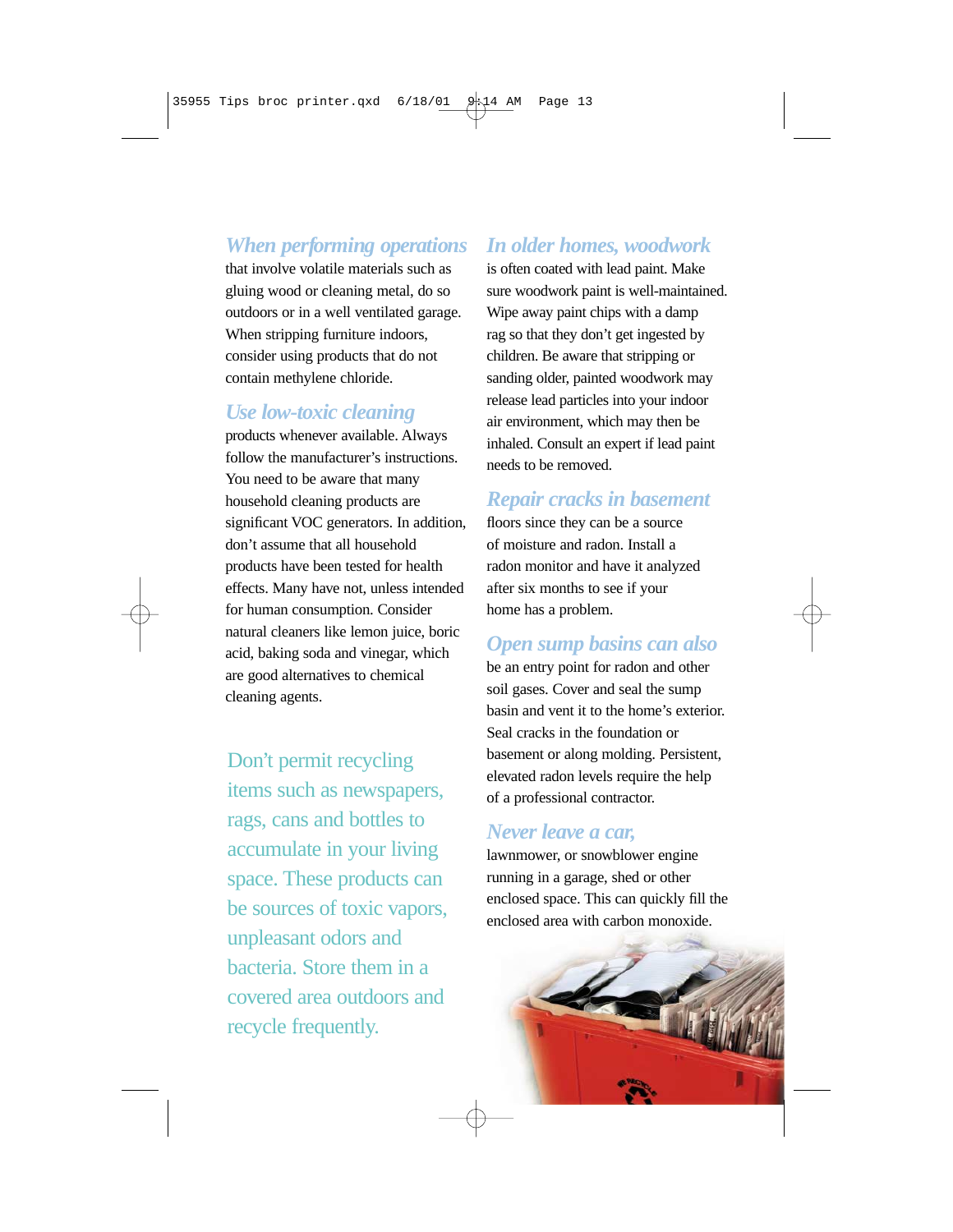# Improve Air **Filtration**

**Alternation** is a key component in creating and maintaining a healthier home. Ventilation provides is a key component in creating and maintaining a fresh source of outdoor air into the home and dilutes indoor air pollutants. High efficiency air filters, such as Filtrete™ filters from 3M, can help improve indoor air quality.

### *Install air conditioning*

so windows and doors aren't the only source of fresh air. By keeping windows and doors closed and air conditioning on, you can help prevent the entry of pollens and other outdoor allergens into the home.

# *Regularly change furnace*

and air conditioning filters every two or three months, or as required by the manufacturer.

## *Install and use exhaust fans*

that are vented to the outdoors in kitchens and bathrooms. Also vent clothes dryers outdoors. Eliminating some of the moisture that builds up from everyday activities helps to reduce mold growth.

# *Older homes may have*

furnaces or pipes covered with asbestos-containing insulating materials. Have your home inspected by someone familiar with asbestos issues. Removal is usually necessary only if the asbestos-containing insulation is coming apart/falling apart. If necessary, removal should be done by a professional contractor.

# *Home humidifiers and*

dehumidifiers can be breeding grounds for mold and bacteria. Make sure they are maintained and cleaned often.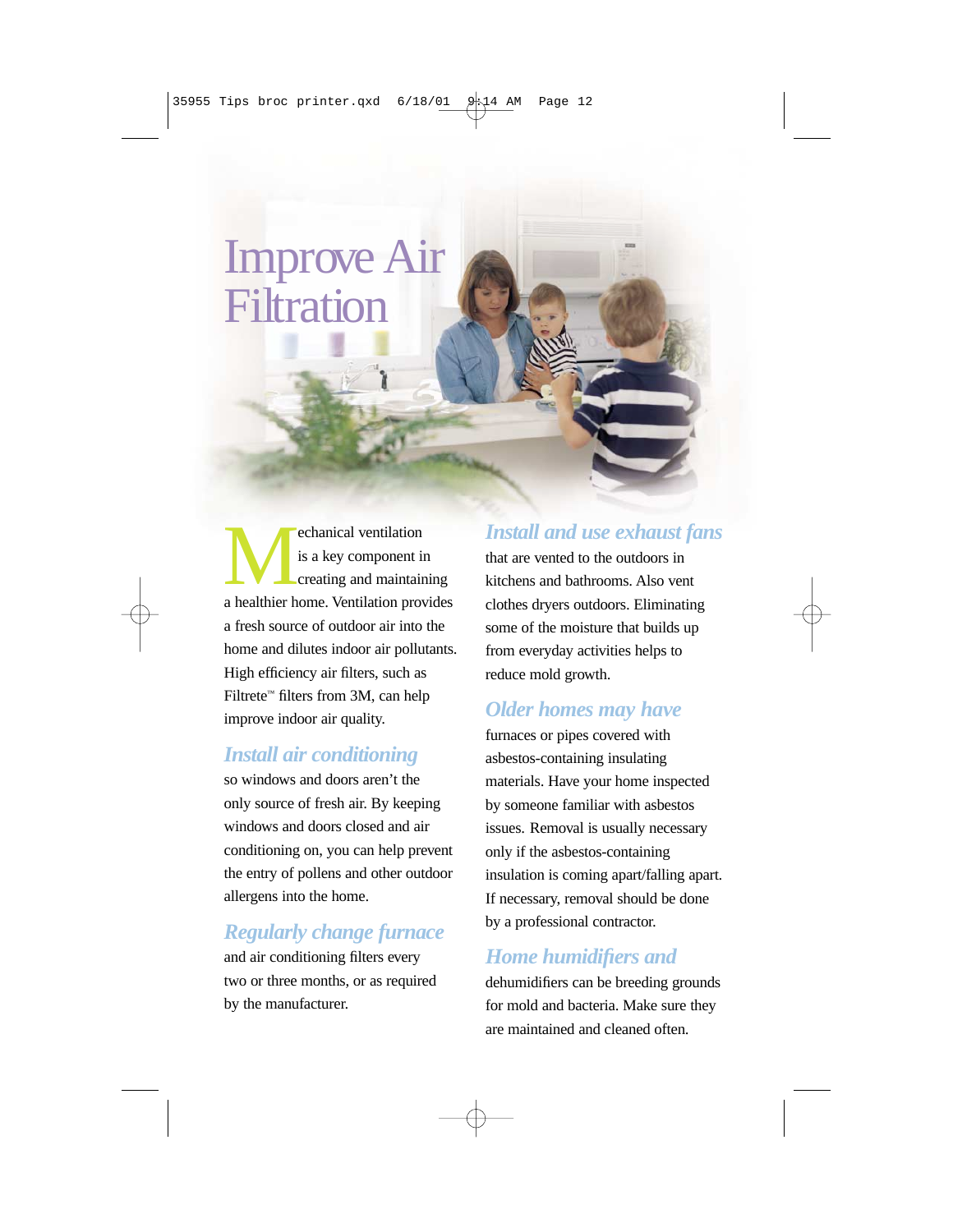# *If you have a ducted HVAC*

(heating, ventilating and air conditioning) system, make sure that the fresh air intake on the exterior of the home is located well above ground and upwind from any local contamination sources, such as idling motor vehicles.

### *Consider purchasing*

an energy recovery ventilator (ERV). Operating an ERV reduces heating and cooling costs in the home while providing a continuous supply of fresh air and whole house ventilation. Be sure the system you choose can provide adequate ventilation for the occupants and help reduce contaminants.



## *Forced air ductwork*

requires occasional maintenance and cleaning to make sure it does not become the source of indoor air pollution. Before having your ductwork cleaned, try to determine if the ducts are actually the cause of health problems in your family. The source may lie elsewhere and cleaning the ducts may not solve the problem. If you hire a service to clean your ductwork, ask them if they can provide verification that residents of the home are protected from exposure to dislodged pollutants and chemicals used during the cleaning process.

# *It is important that all ducts*

be tightly sealed to prevent air leakage and contaminants from entering into and circulating throughout a home. Air-sealing duct seams with mastic and mesh helps balance the pressure of airflow through the ducts.

# *Check your plumbing*

system to make sure that all drains have full water traps and a connection to a venting system. This keeps toxic sewer gas from entering your home through the drain system. Sewer gas odor coming from a sink or water appliance is a sure sign of improper trapping and venting.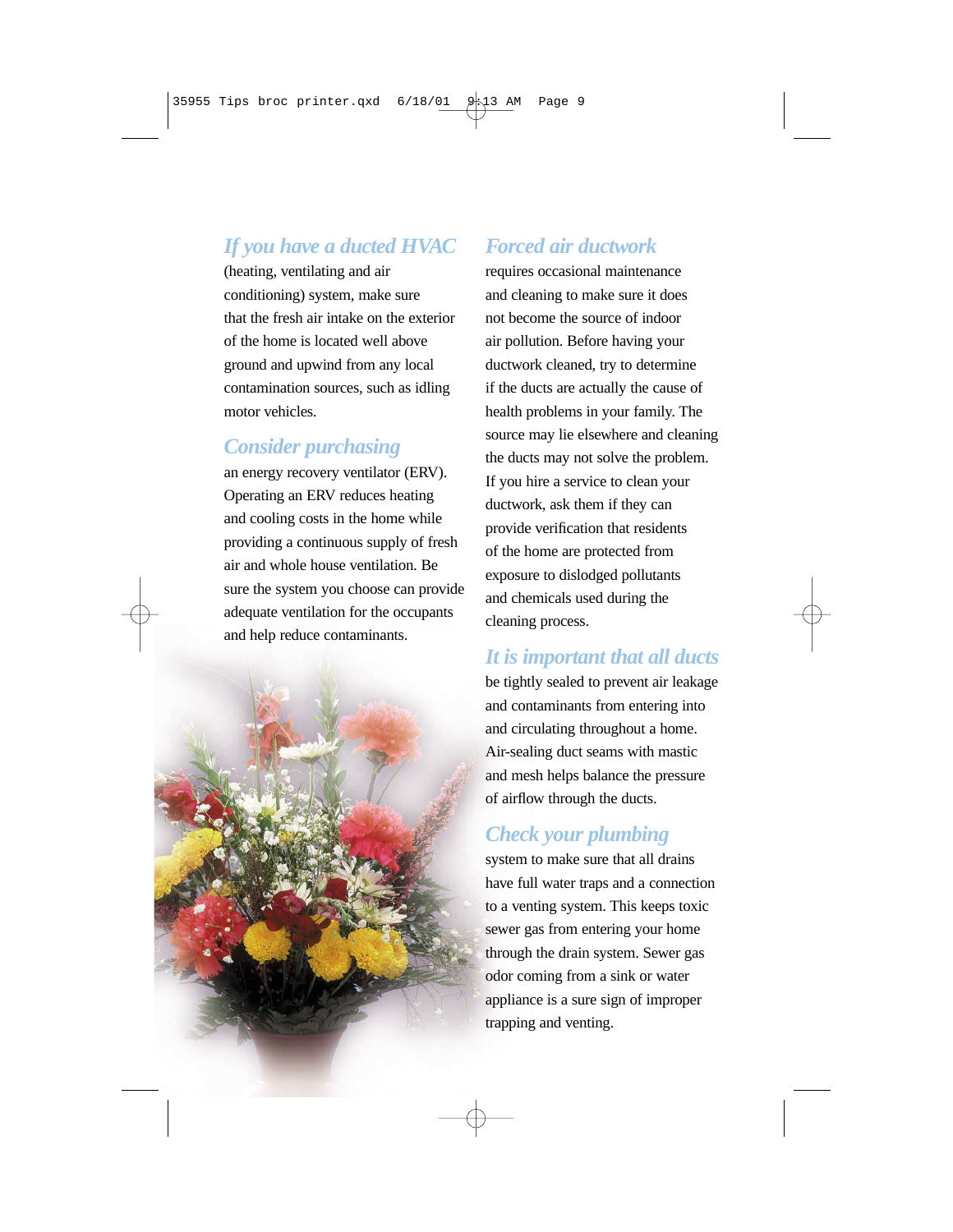To capture airborne contaminants and keep a home's air handling system cleaner, use a high efficiency air filter, such as a Filtrete™ Ultra Allergen Filter from 3M, on forced air cooling and heating systems.



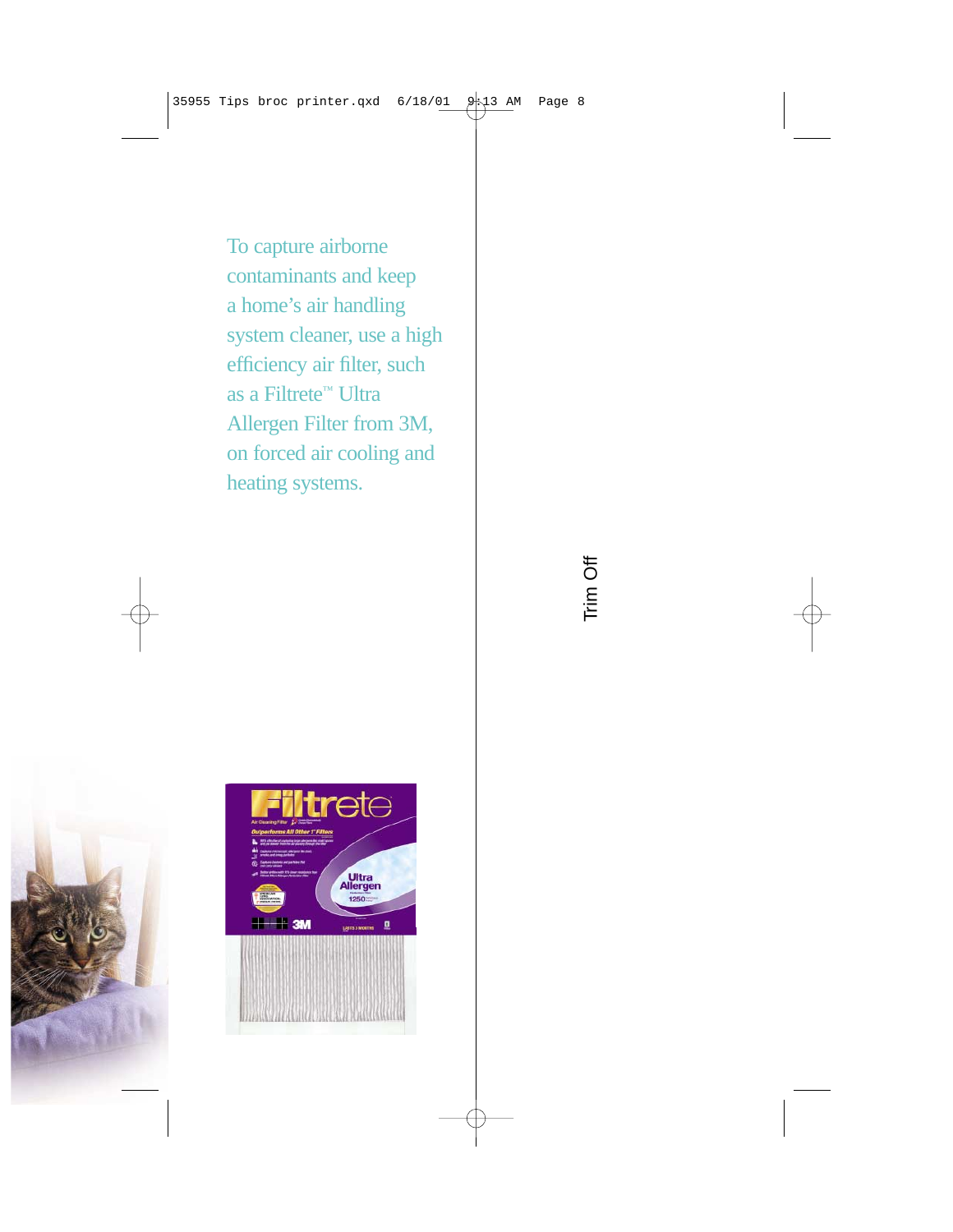Trim Off

Yes, I would like to learn more about products for a healthier home.





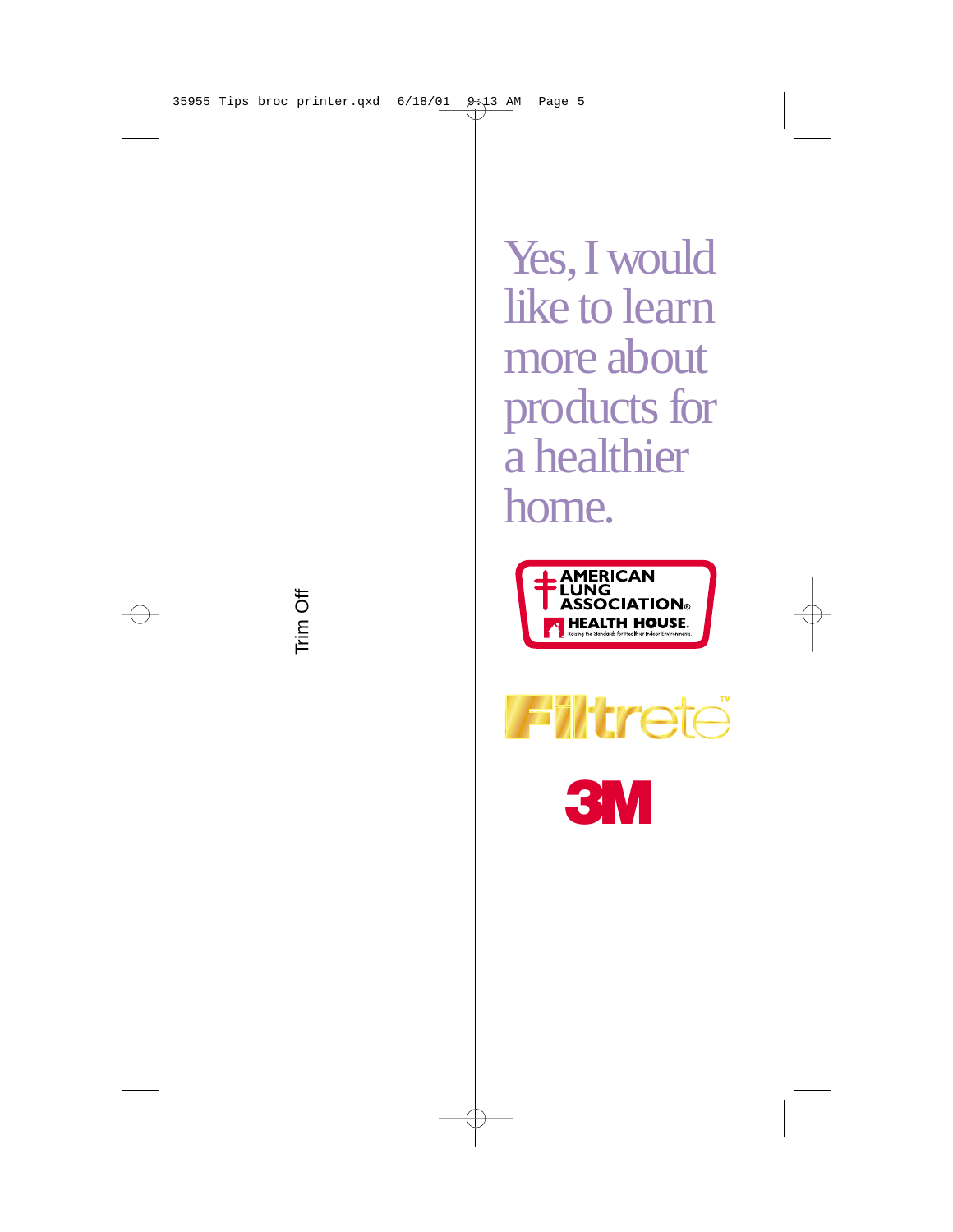

## *Just fill out the postage paid card below or you can e-mail 3M at:*

3mfiltrete@3mservice.montagenet.com

#### *Or call 3M at:* 1-800-388-3458

# *Or visit the following web sites:*

American Lung Association www.lungusa.org

Health House www.healthhouse.org

3M www.3m.com/filtrete

# Please send the following free information

- □ A 3M Guide to Understanding Filters for Heating & Air Conditioning Systems
- ❑ Filtrete™ Vacuum Filter System from 3M

Name

Address

**City** 

State **Zip**